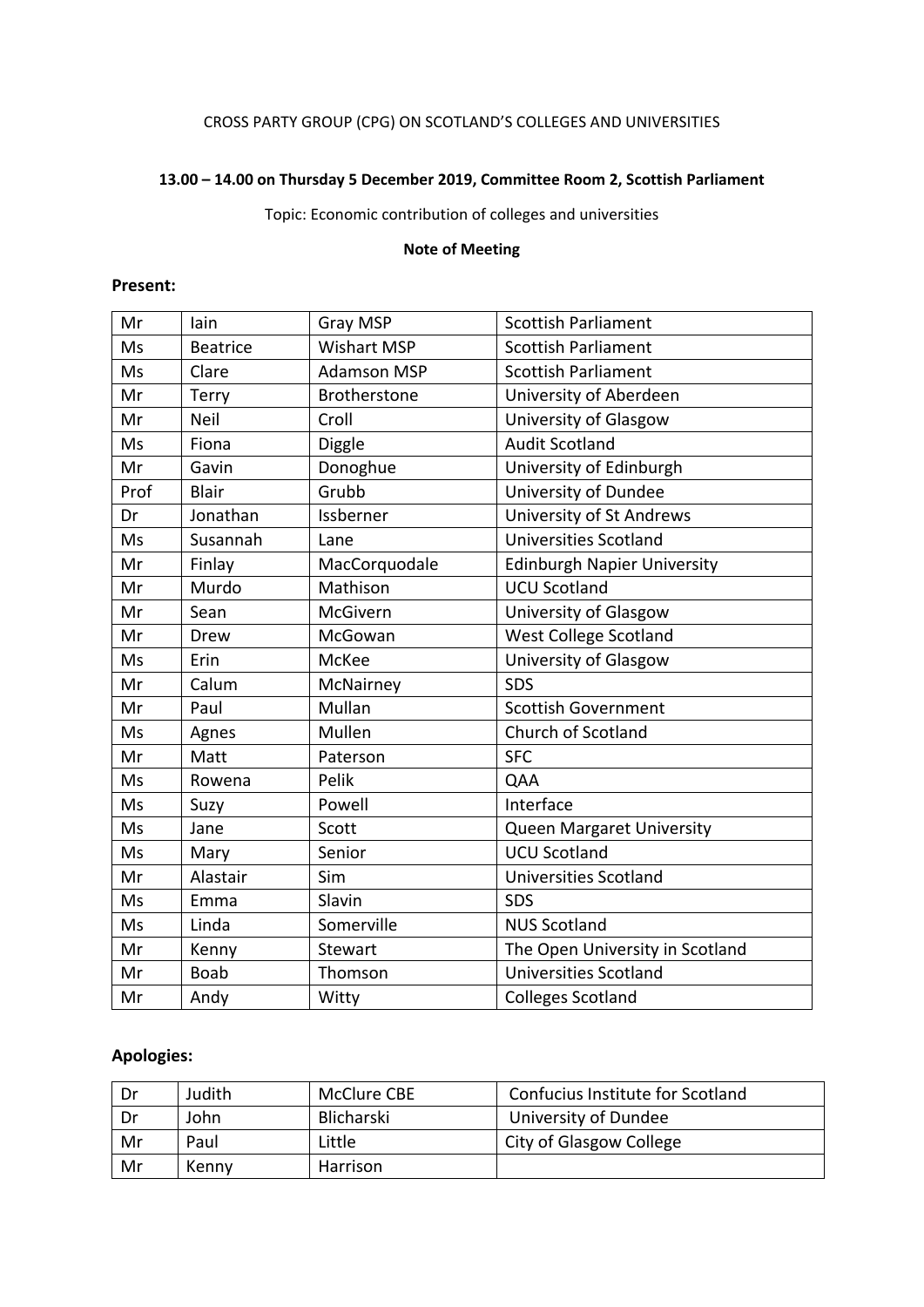| Prof<br>  Matthew<br>University of the Highlands and Islands<br>Maciver |
|-------------------------------------------------------------------------|
|-------------------------------------------------------------------------|

### **1. Welcome and introduction from the current Vice Convener**

The Vice Convener welcomed members to the thirteenth meeting of the CPG on Colleges and Universities in session five of the Scottish Parliament and reminded members that the last meeting, scheduled for 10 October, had to be cancelled at short notice due to parliamentary business.

The Vice Convener informed members that part of the meeting would be dedicated to the AGM business including the re-election of the office bearers and a review of the group's work over the last year. The Vice Convener added that once the AGM business had concluded, Nora Senior, Chair of the Enterprise and Skills Strategic Board, would give a presentation.

### **2. Apologies**

The Vice Convener noted the apologies for the meeting and informed members that the current Convener, Liz Smith MSP, had to give her apologies as she would be attending a funeral.

### **3. Annual General Meeting business**

Members of the group approved the Annual Return Form.

The Vice Convener declared his intention to seek re-election to his role and was formally nominated by Mary Senior. Susannah Lane seconded the nomination.

The Vice Convener informed members that Ms Smith had indicated she would seek re-election as Convener. The Vice Convener formally nominated Ms Smith and Beatrice Wishart MSP seconded the nomination.

## **4. Approval of minutes minute of 20 June 2019 meeting**

Members approved the minute of the previous meeting.

## **5. Presentation from Nora Senior, Chair of the Enterprise and Skills Strategic Board**

The Vice Convener invited Ms Senior to make her presentation.

Ms Senior began her presentation by discussing the Strategic Board's origins. Members were told that the Board was created in 2018 in response to the Enterprise and Skills Review and its objective is to align and coordinate the activities of Scotland's four, soon to be five, enterprise and skills agencies. Government Ministers agreed that if the agencies were aligned they could contribute better to inclusive growth and enhance Scotland's economic performance. Ms Senior said that too often discussions around Scotland's economy are pessimistic and it's important to remember that Scotland is amongst the richest and strongest economies in the world. However, she added that Scotland does lag behind its peers on productivity which is why it's been a key focus of the Board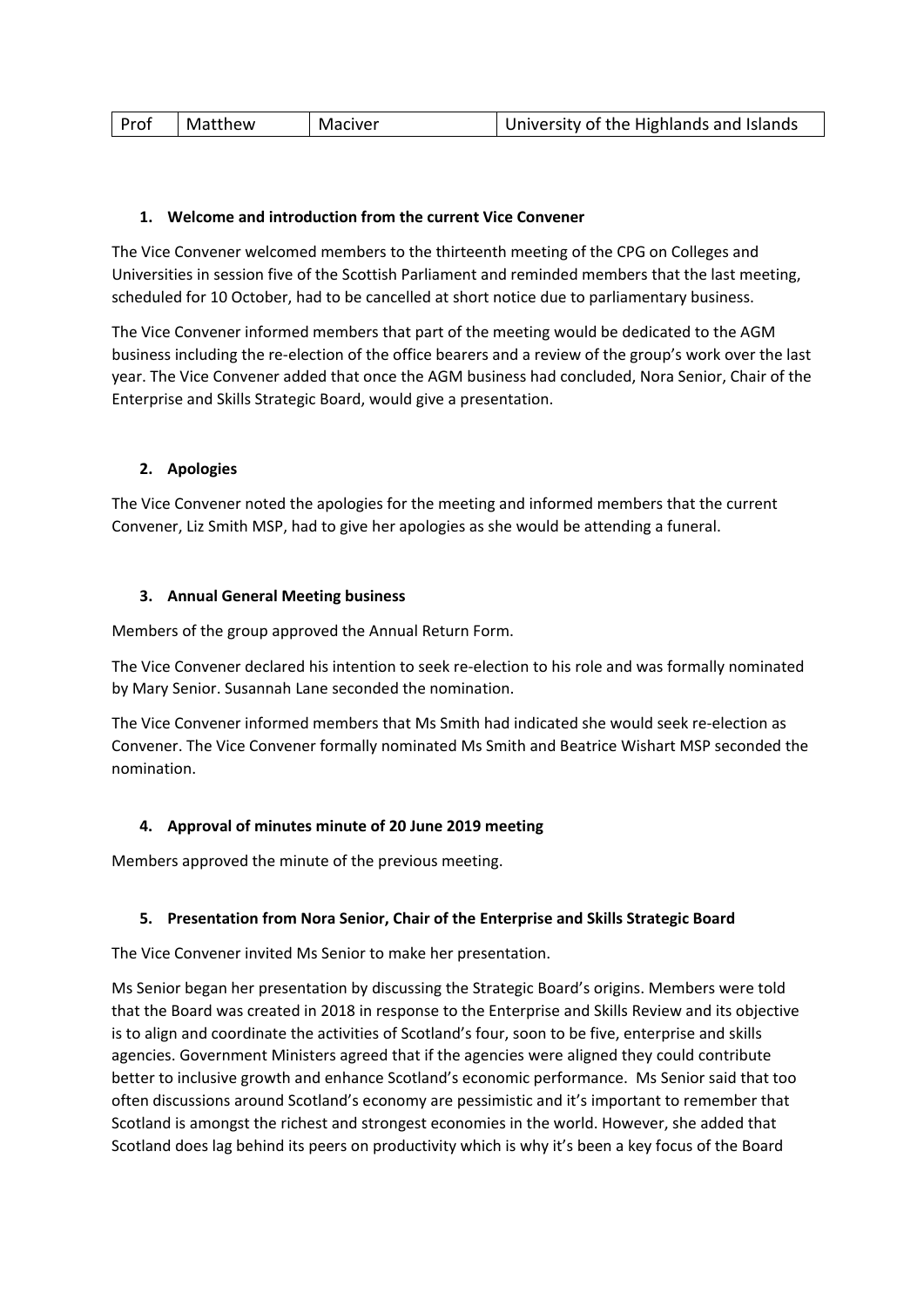over the last couple of years. In addressing Scotland's low productivity, Ms Senior said innovation and investment are key.

In comparison with other countries, spending on higher education is consistently high in Scotland and the proportion of its workforce with a university degree is second only to London. However, Ms Senior said that skills underutilisation is a big issue in Scotland which could account for the low productivity. Ms Senior then said that another weakness in education lies in the schools system and Scotland's performance has been declining in the Programme for International Students Assessment (PISA) rankings for over a decade. This reiterates the point that some areas that drive productivity are outwith the scope of the enterprise and skills agencies.

Discussing the sort of economy envisaged by the Strategic Board, Ms Senior said that it was based on high productivity and inclusive growth but with a focus on enhancing equality, wellbeing and sustainability. To achieve this, the Board looked at competitor countries and the analysis indicated performance gaps in four areas: exports; business creation and growth; workplace innovation; and skills. Ms Senior was pleased that the Scottish Government adopted the Board's recommendations on increasing exports in successive economic action plans and in its export strategy, *A Trading Nation*. She added that firms that export are more productive than those who do not and that the Board wants to increase the number of Scottish companies who export.

Ms Senior then spoke of business creation and growth and said both had been low for decades. In these areas, the enterprise and skills agencies could've been more effective if they were better aligned. Ms Senior then informed members that a new online, single-entry business gateway portal would be launched next summer which would help Scottish businesses to get the support they need from across the system to help them upscale.

Moving on to discuss workplace innovation, Ms Senior said that what happens in the workplace is central to productivity and economic performance. Previously this area was considered to be offlimits to the Scottish Government but it's been recognised that this was the wrong approach. The Government is now clear that businesses will only be able to access support in the future if they commit to working towards the adoption of Fair Work practices. Fair Work will be one of the areas that South Of Scotland agency will be assessed on.

On skills, Ms Senior said the Board's interest is motivated by the need to adapt to the changes in the future labour market and the coming age of automation. Scotland's demographic challenges, along with climate change and Brexit, will also disrupt the flow of skills into the Scottish economy. These emphasise the need to ensure that Scotland's education and skills system is flexible enough to respond to these changes. She added that upskilling and reskilling will be key to meeting future demand.

On what colleges and universities can do to support inclusive growth, Ms Senior said from an economic perspective a key contribution is creating a skilled labour force. She added that Scotland already ranks highly in terms of preparing graduates for work and that employer satisfaction remains high. Ms Senior then said that closer partnership between colleges and universities was needed to better support economic growth. Both the further and higher education sectors need to work better with industry and also demonstrate that they understand business needs. Both sectors also need to show a greater degree of flexibility in ensuring the education and skills system adapts more easily to the needs of the learner and business. Management and leadership are drivers of productivity that the agencies have been asked hone in on and Ms Senior said institutions also needed to invest more in CPD and upskilling.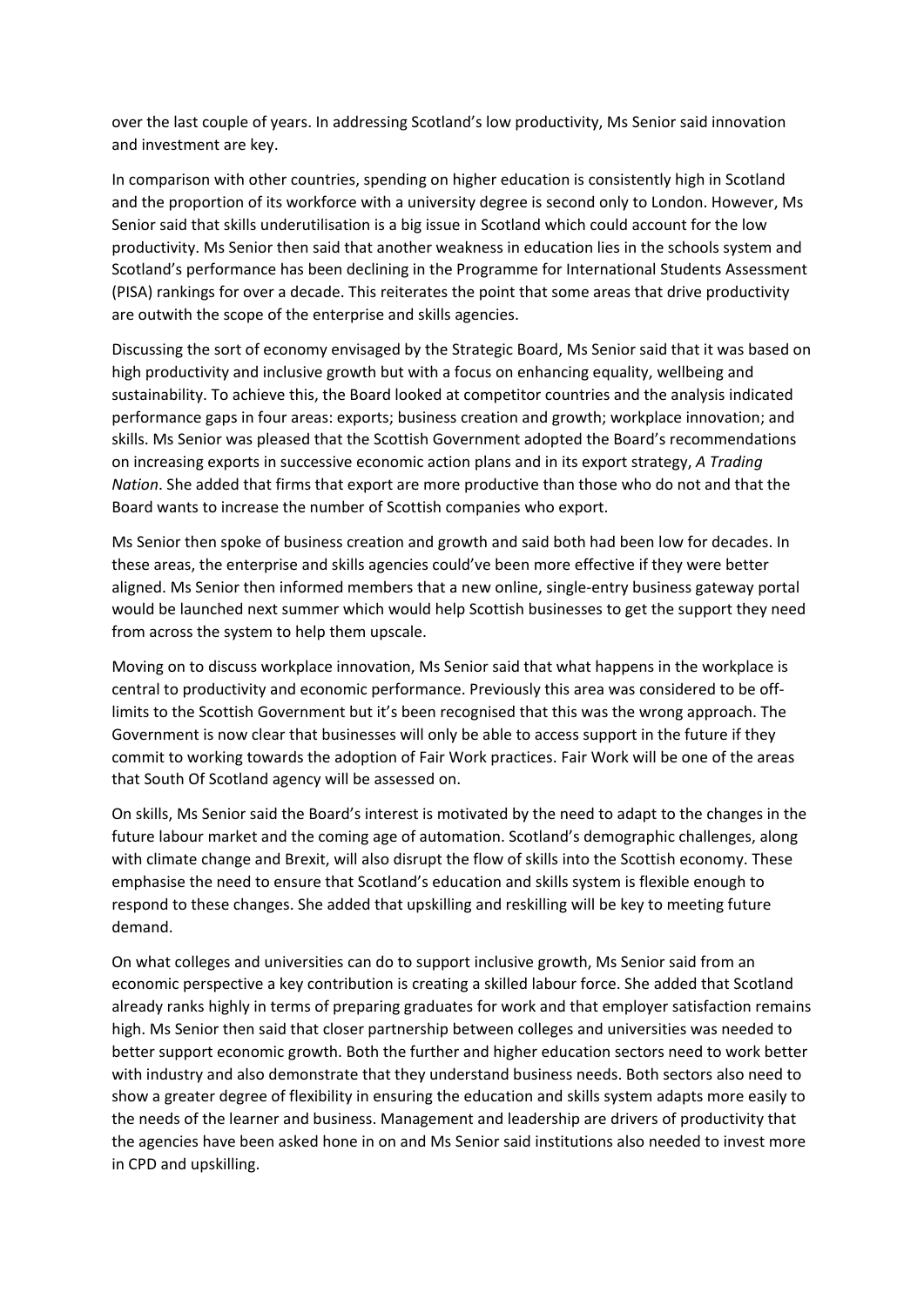, particularly in technology and digital skills as students look to teaching stff to guide them in this area. There's a tendency in wider industry and sectors to promote individuals without really equipping them with key leadership and management skills which could have a negative impact on productivity.

In closing, Ms Senior said that in terms of measurement there's an analytical unit supporting the Board which monitors economic performance at a macro level. However, the focus is not just on GDP but also on wellbeing and the improvement to individuals' health which inclusive growth is shown to bring.

### **6. Discussion and questions**

The Vice Convener thanked Ms Senior for her presentation and invited questions from members from the group.

### **Iain Gray MSP, Scottish Parliament**

Mr Gray referred to the analytical unit which supports the Strategic Board and asked how much resource it currently has.

Ms Senior replied that the unit has 6.5 FTE staff who work independently of the agencies to support the Board's work. She added that the Board also has a three-person secretariat.

### **Mary Senior, UCU Scotland**

Ms Mary Senior made the point that whilst colleges and universities are well-placed to drive inclusive economic growth, predominantly through skills development of the workforce, that's not their sole purpose, adding that there is good in learning for learning's sake. She also added that quite of lot of outcomes in further and higher education aren't overnight successes. Often, improvements in outcomes can take years to be realised.

Ms Senior replied that there is tension between colleges, universities and SDS and others on the Board's approach on demand led approaches to learning and outcomes. She added that in general employers are not robust at predicting their skills needs in five years' time and that SDS and SFC have been asked to work together on determining the shape of the future skills system and report in January 2020. Concluding, Ms Mary Senior said that college and university courses should be driven by the user who wants to learn. Nora Senior replied that she believed most people want to learn so they can find employment with purpose which will in turn improve their wellbeing and allow them to fully contribute to society.

## **Andy Witty, Colleges Scotland**

Mr Witty said he was pleased to attend the National Economic Forum the previous day and said one of the key themes which emerged was the importance of colleges and universities being able to respond effectively to the needs of industry. He added that the idea of innovation needs to go beyond simply inventing new practices but also enabling companies to adopt new ways of working which have been around for some time.

Ms Senior agreed that successful companies adopted innovative practices and that education and industry had to work together more closely to explore have innovation could be embedded. To that end, there needed to be closer working between further and higher education and business and more work-based learning embedded in courses so that graduates require less training when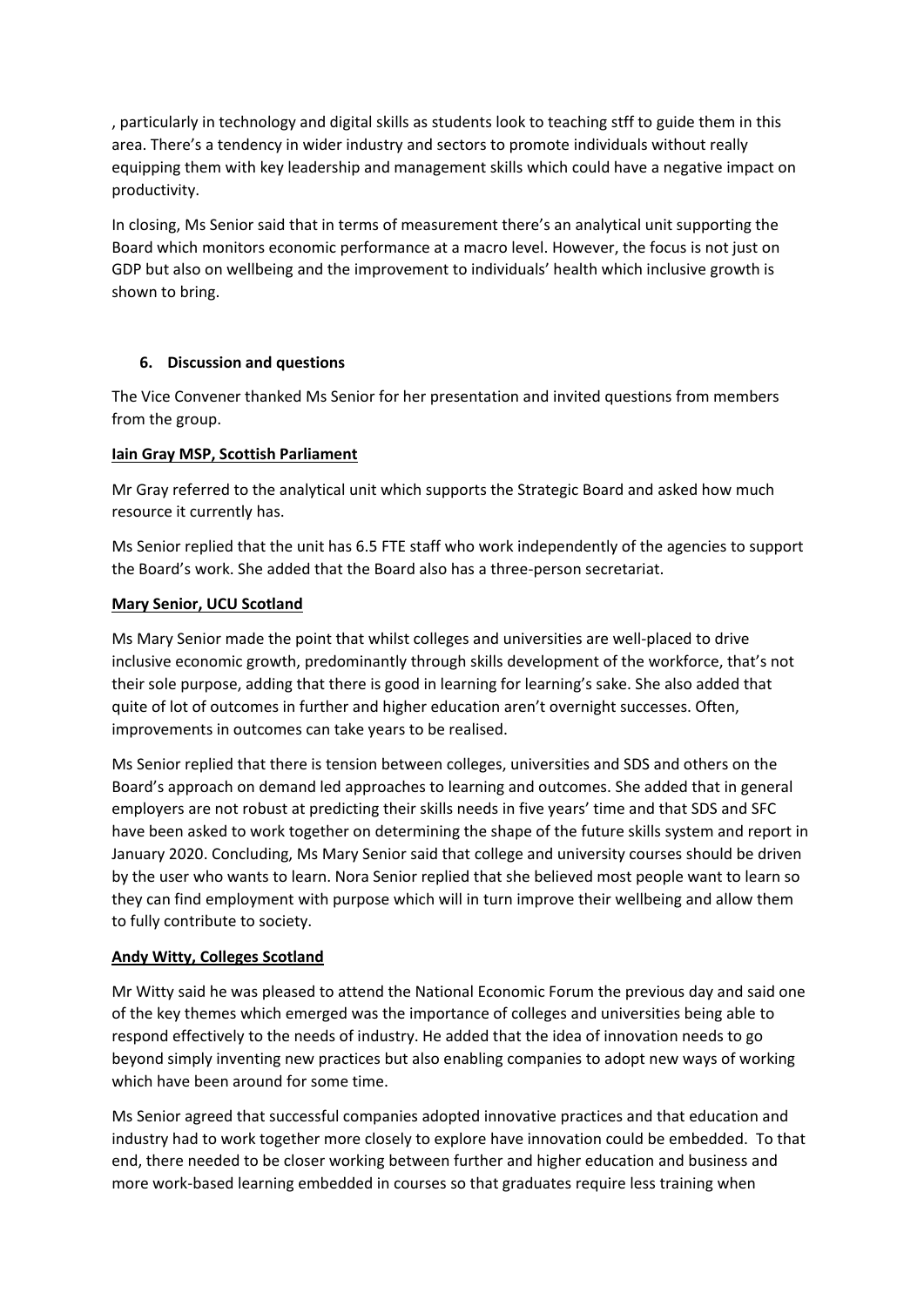starting new jobs. It's beneficial for all, including the learner, when colleges and universities codesign courses with business.

## **Alastair Sim, Universities Scotland**

Mr Sim said a big challenge which impedes universities' ability to work more effectively with business is the fact Scotland has a SME-based economy. Universities are major drivers of new ideas but SMEs sometimes find it difficult to engage as they're typically not innovative themselves or are not ready to scale up.

Ms Senior said there is business support at different ends of the spectrum: Business Gateways for micro business and Scottish Enterprise for larger companies. However, the majority of businesses are in the middle and are currently not engaging with any of the agencies. She added that she sees Industry Leadership Groups as being key to engaging with medium-sized businesses and has recommended that Ministers reengage with them. Ms Senior also told the group that the UK Government has made a few approaches to the Board to see what role it could take as there's government funding available which is not being accessed by Scottish business. Often bids which do come in are in partnership with a college or university, where they happen, but Ms Senior said she sees competitive bids as counterproductive as this splits the investment and has less impact.

### **Iain Gray MSP, Scottish Parliament**

Mr Gray asked whether the Strategic Board intends to look at the Innovation Centres and their type of model.

Ms Senior replied that the innovation as a whole is currently being looked at by the Board's analytical unit. She added that Interface is a great doorway for business to access innovation but it's currently underfunded and should be expanded. She added that businesses sometimes find it difficult to engage with colleges and universities because they are consumed with the day-to-day running of the business.

#### **Linda Somerville, NUS Scotland**

Ms Somerville referred to earlier comments about the tension between different agencies and how they understand skills development. She added that there's a significant group of students who want education for personal development; not purely just for economic benefit.

Ms Senior replied that the ability to learn makes individuals happier, healthier and increases the reputation of the country as a place to learn. However, there's a danger there could be an imbalance of lots of highly-skilled individuals but not enough employment opportunities to match demand. It's important that learning is accessible, and viable, but also something that will underpin the longevity of Scotland in terms of keeping the workforce in this country.

## **7. Dates and agreement of topics for future meetings in the next parliamentary year**

The Vice Convener reminded the Group that the next meeting is Thursday 5 March 2020 from 13.00- 14.00 in Committee Room 2 of the Scottish Parliament and invited members to submit suggestions for topics via email.

**8. Close**